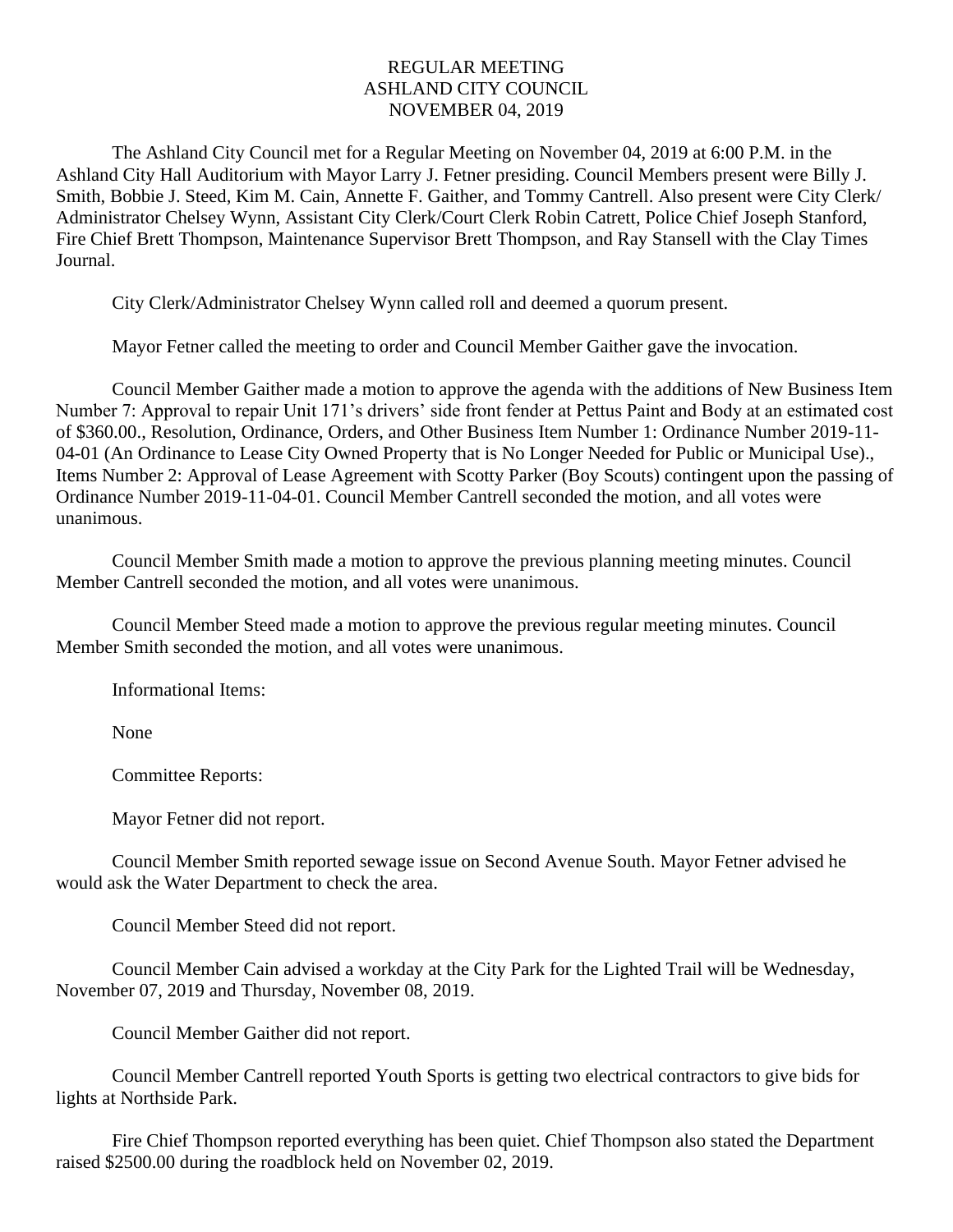## 11.04.2019 Page 2

Police Chief Stanford reported Trunk or Treat was a success, and Thanked City Hall for helping. Chief Stanford reported on several break-ins. Chief Stanford advised an arrest has been made in the Animal Shelter break-in and Investigator Harris is working the attempted break-in at Ashland Pharmacy. Chief Stanford advised graduation for Officer Tyler Mastin will be on November 21, 2019 at Oxford Civic Center. Chief Stanford also advised that damage to Unit 171 was caused by a limb falling on the vehicle while parked in the Officer's yard.

Maintenance Supervisor Robinson reported the Maintenance Department will be working on the storm shelter site tomorrow getting in ready to be inspected and to pour concrete. Supervisor Robinson advised once the concrete is poured it will set for 28 days. Supervisor Robinson advised two officers at the Wynn Building are completed and ready to be rented. Supervisor Robinson reported a potential issue with the canopy lights on the square has been repaired, and the Bull Durham restoration that is being done by private citizens should be complete by Christmas.

City Clerk/ Administrator Wynn did not report.

New Business:

Council Member Cantrell made a motion to approve the bills received since the last council meeting in the amount of \$8,820.50. Council Member Gaither seconded the motion, and all votes were unanimous.

Council Member Cain made a motion approving to pay Clay County Hospital \$275.00 for workman's comp claim on Hunter Griffin. Council Member Gaither seconded the motion, and all votes were unanimous.

Council Member Gaither made a motion approving to purchase a 2020 John Deere 310SL Backhoe Loader-4WD through Sourcewell form Warrior Tractor & Equipment Company, Inc. at a cost of \$88,710.00. Council Member Cain seconded the motion, and all votes were unanimous with the exception of Council Member Cantrell who abstained from voting.

Council Member Cain made a motion approving to purchase color ink for City Hall from Office Depot at a cost of \$606.72. Council Member Gaither seconded the motion, and all votes were unanimous.

Council Member Gaither made a motion approving to pay Valent Group \$375.00 for quarterly consulting fees. Council Member Cantrell seconded the motion, and all votes were unanimous.

Council Member Steed made a motion approving a one-step evaluation raise for Senior Center Aide Sherry Coryell to Range 3 Step 4 effective November 04, 2019. Council Member Smith seconded the motion, and all votes were unanimous.

Council Member Cantrell made a motion approving to repair Unit 171's driver side front fender at Pettus Paint and Body at an estimated cost of \$360.00. Council Member Steed seconded the motion, and all votes were unanimous.